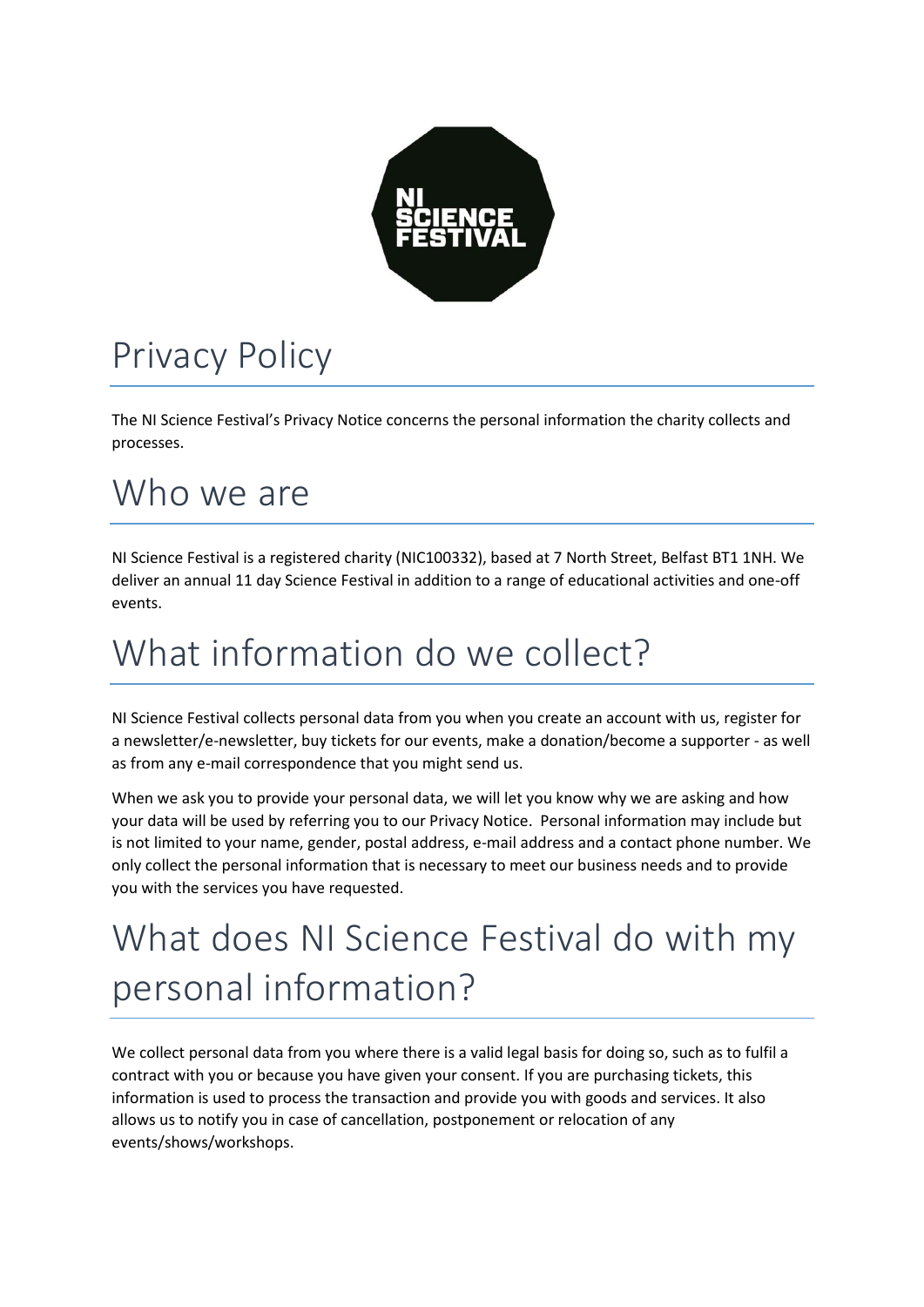We rely on your consent for our marketing communications. If you wish to hear from us about our Festival, Schools & Educators programme and one off events and have given us permission to contact you, we will send you information and updates on our work by your preferred channel (email / post). We may also provide you with information on our fundraising work as a charity, including requests for support. We may also send you surveys for market research purposes or events from trusted partners we feel would be of interest to you. We will only contact you if we have received your permission and you can opt out of receiving communications at any time by contacting info@nisciencefestival.com or by clicking the unsubscribe button at the end of each email communication.

## Who we might share your information with

We never disclose personal data to any third parties, other than data processors carrying out work on our behalf and working with us to provide a service. This includes mailing, processing orders and card payments, e-mail delivery and website hosting. Examples of this include our Box Office provider, Get Invited. We also work with a bulk email distributor – MailChimp – to send out enewsletters to subscribers. All of our data processors have their own data security processes and protocols in place, in compliance with the Data Protection Act 1998 and GDPR. We may share your access requirements with venue partners if you have given consent, in order to support your visit. We may also share anonymised data with GDPR compliant data companies to produce market research information.

Your data is never sold or shared commercially. It is only used by NI Science Festival.

Our employees and data processors are legally obliged to respect the confidentiality of personal data.

## How can I access the information about me?

You can make a Subject Access Request for a copy of the personal data that we hold about you. We require proof of identity before we can process this, such as a driving licence. We aim to provide such information within 40 days of the request. Please send to:

• The Data Protection Officer NI Science Festival 7 North Street Belfast BT1 1NH

You may request that we correct or delete your personal information at any time by contacting info@nisciencefestival.com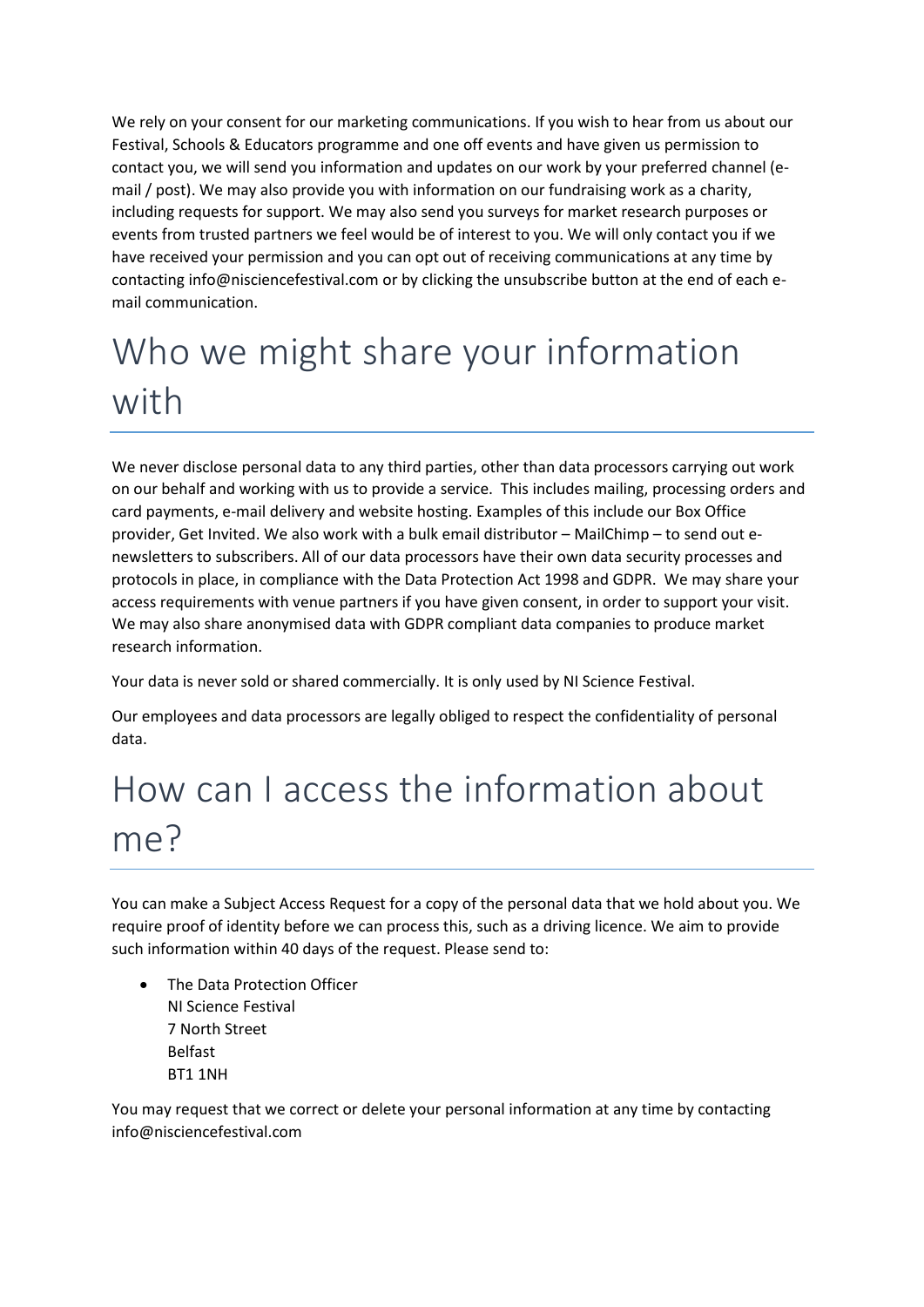# Use of photographs

When a photographer commissioned by NI Science Festival is present at any of our events, we may use the resulting images on this website and in publicity materials. Permission to use the images for promotional purposes is requested from the subjects (or their parents/carers) at the time the photographs are taken. However, if you have a valid reason why and image should not be used, please contact us at info@nisciencefestival.com. You can request the removal of your image at any time by contacting info@nisciencefestival.com, in which case we will endeavour to remove the image where possible. Instances where this might not be possible are on social media if the image has already been shared, or in marketing materials that have already been printed.

## Children's privacy

Many of the events and information used by NI Science Festival may be of interest to children and young people. Children under the age of 14 should request permission from a parent, guardian or teacher before making any type of online enquiry.

#### Our website

As many of our customers buy tickets online, our website has security measures in place to protect the information you provide us. We conform to the Payment Card Industry (PCI) Data Security Standard and use SSL (Secure Sockets Layer).

Our website uses cookies - small text files that are placed on your computer by websites that you visit – in order to analyse visits, provide social media features and personalise online content.

There are two types of cookies, session and analytical. Session cookies provide our online booking service, allowing us to link you to the website if you are logged in. These are created temporarily and once you log-out and close the browser – ending the session – the cookies are deleted. You can choose whether or not to allow cookies using the privacy settings of your browser. However, session cookies must be enabled in order for our online service to process your bookings.

We do use tools to monitor the effectiveness of our communications, including website and email tracking. Analytical cookies allow us to record page visits and sources so that we can measure the performance of our site. We use a service called Google Analytics and more details can be found at www.google.com/intl/en/policies/privacy.

We also analyse when an e-newsletter is opened and what links contained in that email are clicked. All of this data is used in an aggregated and anonymised form to monitor, for example, opening rates (as a percentage) or the number of visitors to the website.

#### **GDPR Statement**

The General Data Protection Regulation (GDPR) replaces the current Data Protection Act and becomes effective from 25.5.18. It includes a number of rights for individuals, including: